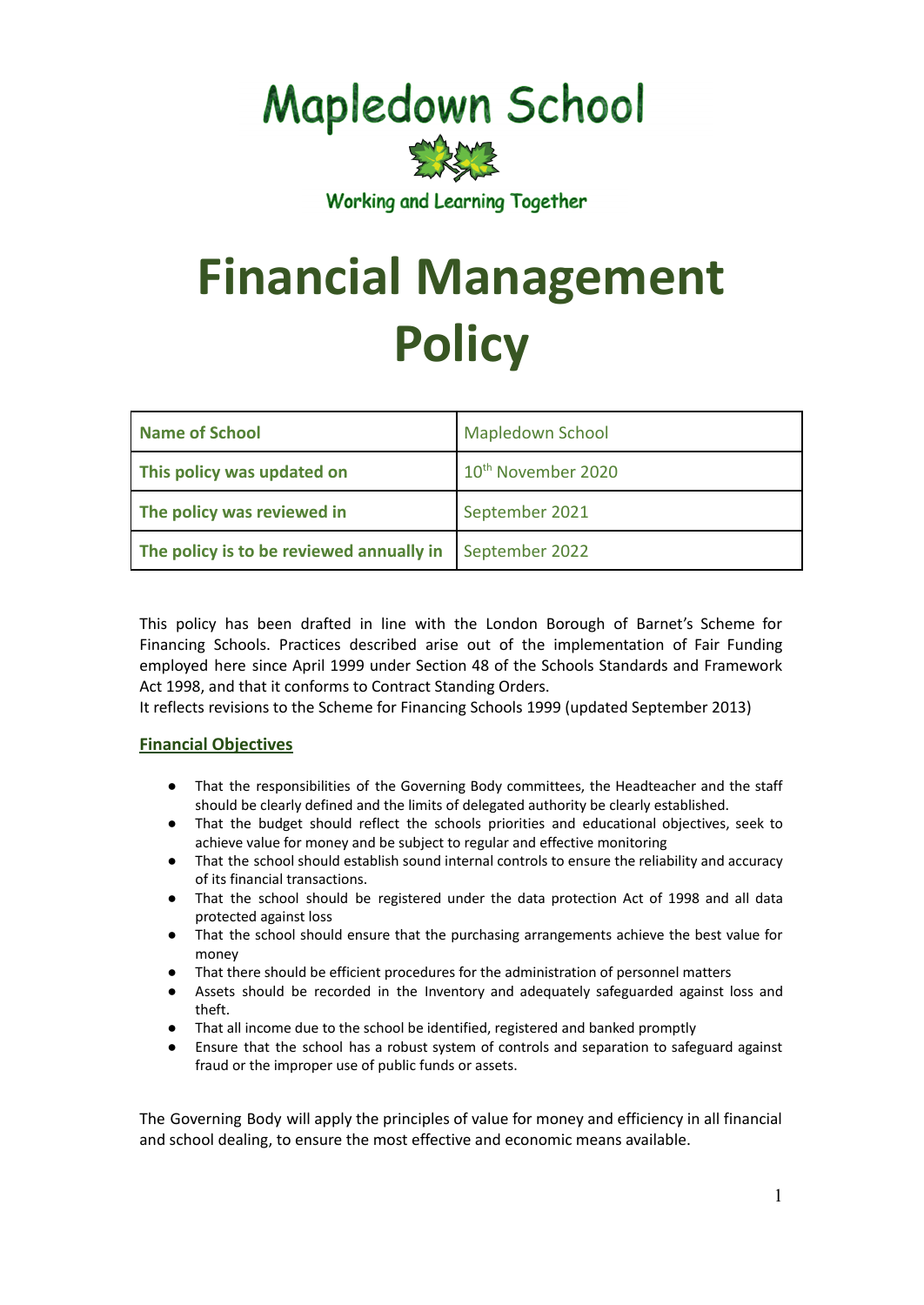#### **1 Organisation of responsibility and accountability**

#### 1.1. **Role of the Governing Body**

- o Responsibility for overall financial management of the school
- o To plan the budget and delegate responsibility for the day to day management to the Headteacher
- o To ensure the requirements of the scheme and associated guidance are met
- o To ratify policies drawn up by the relevant committee
- o To ratify and approve the school budget
- o To approve expenditure on major capital projects and to seek LA approval before proceeding
- o To produce a bi-annual year –end forecast of the budget as required in 'The Scheme for Financing Schools' – (Section 2.2)
- o To complete the School Financial Value Standard Assessment Form annually
- o To maintain a register of pecuniary interest listing each member of the Governing body, the Headteacher and any member of staff who is authorised to enter into a contract on behalf of the school, any business interests they or any member of their immediate family have. The register is kept up to date with notification of changes at each Governor Meeting. It is available for inspection by Governors staff and parents during normal school hours and at Governing Body meetings.

#### 1.2 **Role of the Finance Committee**

- o To consider and approve a provisional budget upon receipt of the allocation from the LA for consideration by the main governing body
- o To monitor the income and expenditure in conjunction with the Headteacher and report to the governing body on a termly basis
- o To agree the level of delegation of the Headteacher for the day to day running of the school
- o To authorise write-offs and disposals of stock
- o To ensure a register of pecuniary interests is put in place and all governors to provide details on a termly basis
- o To be engaged in the drawing up and implementation of the school improvement plan.
- o To delegate to the Headteacher the ability to vire any sum up to £5000 without reference to the Finance Sub Committee and to agree the level of day-to-day financial management by the Headteacher and Senior Staff. Any amount vired will be reported to the next Sub Committee.
- o To approve variation in planned spending
- o To produce and review the Finance Policy/Pay Policy on an annual basis

#### 1.3 **Role of the Staffing & Pay Committee** (in this school the Finance Staffing & Pay Committee)

- o To prepare and review the staffing procedures including recruitment and selection, disciplinary and grievance and make recommendations to the governing body.
- o To appoint staff in accordance with agreed procedures
- o To be actively involved in any disciplinary action
- o To annually review the staff salaries in line with legislation and make recommendations to the governing body
- o To set and review performance targets for the Headteacher and Deputy Headteacher (the support of an appointed School Improvement Partner will be used with the Headteacher)
- o Ensure that staff are correctly and fairly appointed
- o To check that arrangements for staff appraisal/performance management are in place and being developed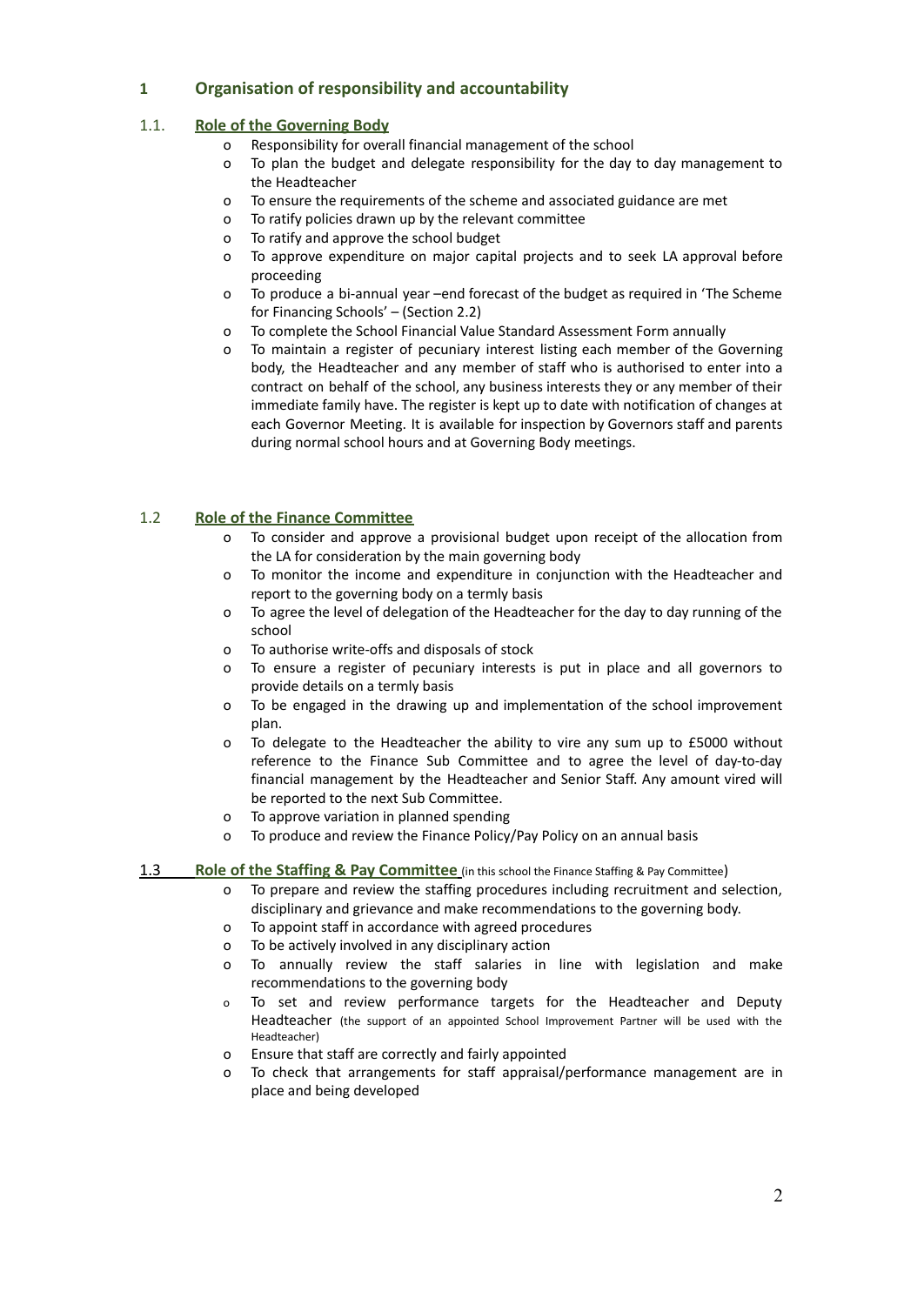#### **1.4 Role of Headteacher**

- o To prepare budget estimates in conjunction with members of the finance committee
- o To advise the Finance committee on spending priorities
- o To ensure that school expenditure reflects priorities in the development plan including plans for money held in reserve for future projects
- o To implement expenditure in line with the school budget.
- o To consult the Finance Committee on virement in excess of £5000
- o To monitor the budget monthly using reports issued by the finance support officer
- o To authorise expenditure on a day to day basis in line with the budget
- o To submit reports to the Governing Body giving details of income, expenditure and commitments to date
- o To sign cheques (two signatures are required on cheques over £250) The additional signatories will be the Deputy Headteachers (and the secretary in emergencies in the absence of a Deputy Head
- o To ensure audit reports are implemented

#### 1.5 **Role of Secretary**

- o To write and check official orders
- o To sign delivery notes
- o Secretary write cheques from the Official Funds (only in absence of other School's Accountant & Finance Assistant)

#### 1.6 **Role of School's Accountant & Finance Assistant**

- o To prepare payments and process invoices
- o To keep the RM Finance System up to date
- o To produce monthly monitoring reports for the Headteacher and Governors Finance Committee, alerting when budgets are near to the set limit
- o To check all records related to school finance
- o Check all pre and post payroll reports against actual budgets
- o Raise queries with relevant payroll provider
- o Inform the Headteacher of any discrepancies
- o To provide the authority with details of income and expenditure, bank reconciliations and statements of reconciliations to LA Accounts on a monthly basis.
- o To provide the authority with a summary of VAT paid and received on a monthly basis

#### 1.7 **Limit for each Budget Area**

The levels of spending for each budget heading including curriculum areas are determined by the Headteacher and Curriculum Manager (Deputy Headteacher) and are approved by the Governing Body Finance Committee at the time the budget is set

#### 1.8 **L.A. Financial Regulations and Standing Orders**

- o The school operates within the limits of its delegated budget
- o The school bank accounts will not be overdrawn
- o Recommendations on the last audit report will be implemented
- o All checks of opening and closing down of accounts and the reconciliation to Key Solutions are carried out by the L.B.B.'s School's Accountant & Finance Assistant who act on behalf of the Director of Finance

#### 2. **Budgets**

#### 2.1 **Budget Administration**

o The budget will be set and approved by the whole governing body. When this has been completed the Headteacher will administer the budget regularly. A monthly report in an approved format will be sent to the Chair of the Finance Committee. In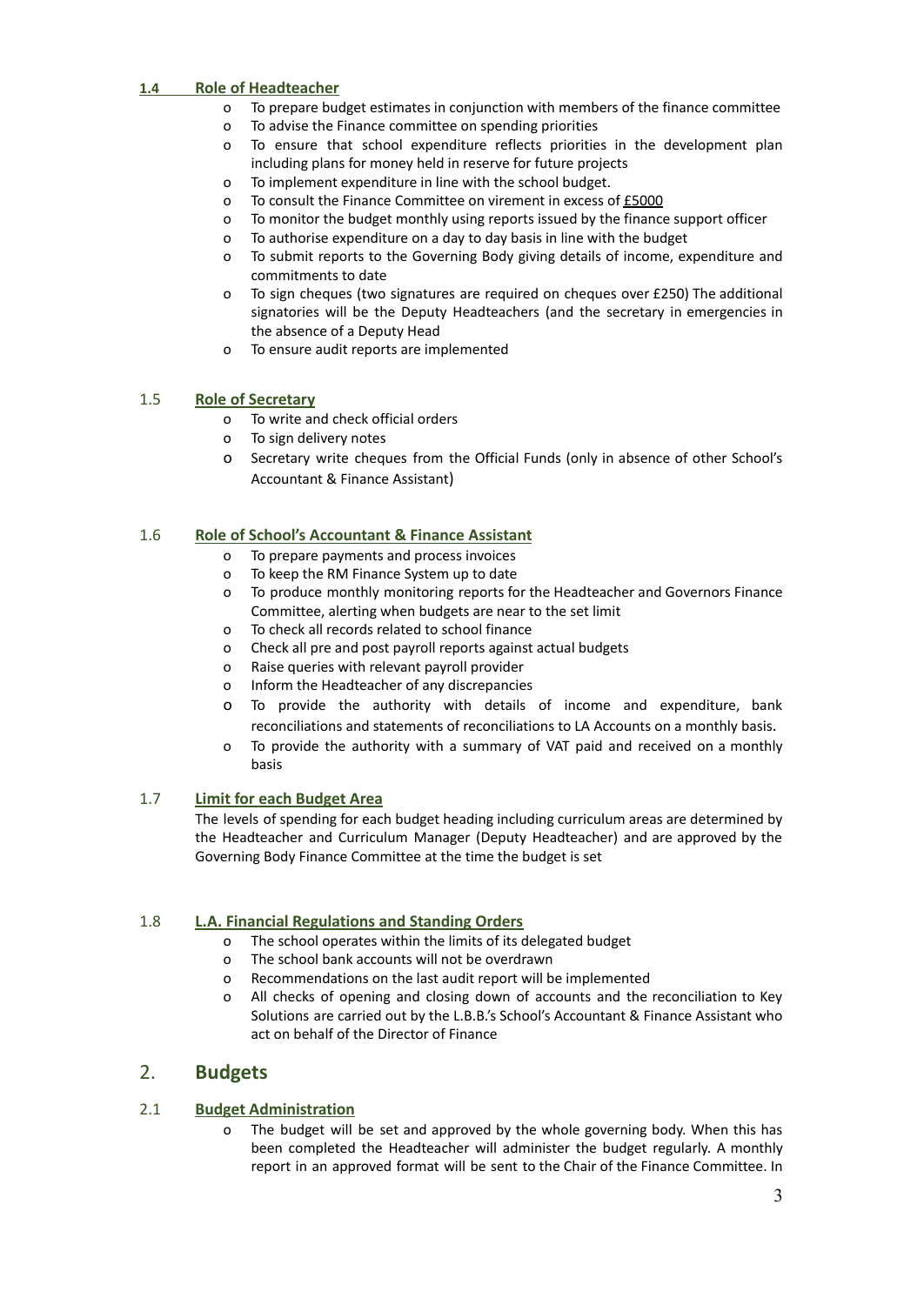conjunction with the finance officer the Headteacher will check statements of accounts sent by the LA monthly and any errors and omission will be notified to the LA for correction.

- o Individual budget holders (co-ordinators) will monitor their own budgets and liase with the Head or Finance Officer regarding any discrepancies
- o The allocation of funding is split into four main categories, employees, premises, supplies and services and contracted service and LA buyback.

The responsibilities for budget areas are as follows:

|                 | 0        | <b>Salaries</b> | Headteacher     |                              |
|-----------------|----------|-----------------|-----------------|------------------------------|
|                 | $\Omega$ | Virements       |                 | Headteacher<br>-             |
|                 |          |                 |                 | up to £5000                  |
|                 |          |                 |                 | with Chair's approval        |
|                 | 0        | Training        |                 | Deputy Headteacher           |
| <b>Premises</b> |          |                 |                 |                              |
|                 | $\Omega$ | Contracts       |                 | Headteacher                  |
|                 | $\Omega$ | Maintenance     | $\qquad \qquad$ | Caretaker/Deputy Headteacher |
|                 | 0        | Capital Items   |                 | Headteacher                  |
|                 | 0        | Insurance       |                 | Headteacher                  |
|                 |          |                 |                 |                              |
|                 |          |                 |                 |                              |

#### **Supplies and Services**

| 0 | Main curriculum subjects |  |
|---|--------------------------|--|
|---|--------------------------|--|

- 
- 
- o Furniture & Equipment Headteacher
- 

Subject Leaders (& TLR's) o Consumable stock Deputy head/Admin Support o Office Supplies Secretary/Admin Support o Leasing **Headteacher** 

#### **Contracted Services & LA Buyback**

The Finance Committee must approve the use of monies held in reserve. The Budget should include a Contingency Fund between 5% and 8% of the total annual budget. The school budget is linked to the school improvement plan, which is drawn up by the Headteacher in consultation with Leadership Team, Staff and Governors. This is approved annually by the full Governing Body

#### 3. **Internal Financial Control**

To ensure financial control designated personnel are authorised by the Chair of Governors

- o Authorised signatures are as per the Authorised Signatory List
- o The school contracts 'Finance Matters for Schools' to support with all financial management arrangements
- o Official orders placed by the individual budget holders must be approved by an authorised signatory before being processed. In the absence of the Headteacher and an order needing to be placed an authorised signatory may sign the order. The Headteacher should be made aware of this process. All official orders must be authorised and approved before being processed to ensure sufficient budget available.
- o When goods arrive they are checked against delivery notes and official orders. The designated member of staff (secretary or admin support) will deal with any errors relating to deliveries. Invoices are coded to the appropriate budget heading and recorded on Cash Accounts by the Finance Officer.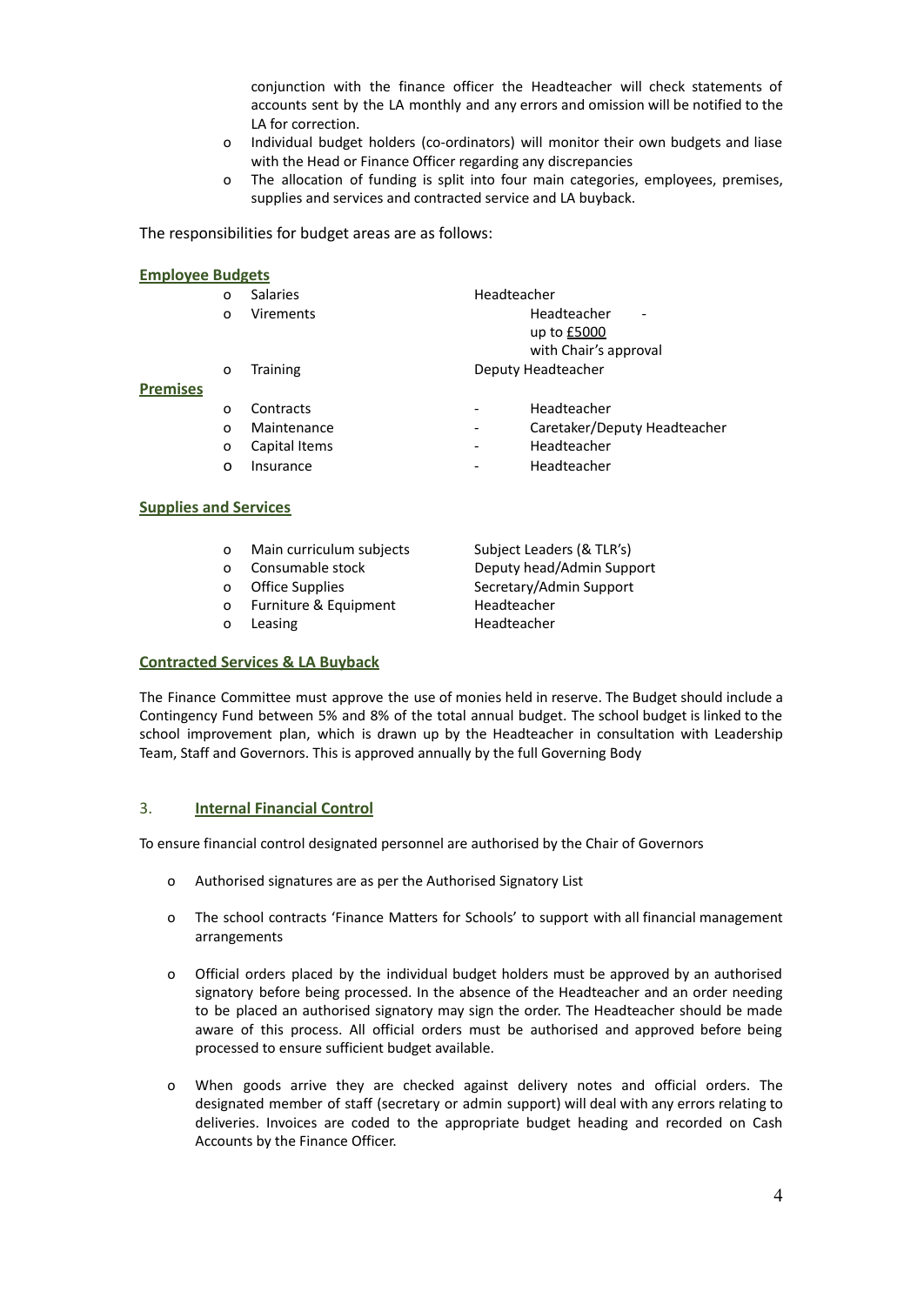- o Cheques and invoices are prepared by the finance officer and sent to the authorised signatories for signing. Designated personnel involved with financial documents including cheques, invoices, orders and receipts are aware that alterations should be made in ink and that Tippex or rubbers should never used.
- o Documents relating to finance are kept for a period of six years in addition to the current year
- o All accounting records are all kept in the school office, which is locked when not in use. The chequebooks, receipt books and unused official orders are locked away.

#### 4 **Insurance**

- o The school is insured through London Borough Of Barnet and schedules of cover are issued annually
- o Both the premises and the contents are covered under the policy
- o School property such as musical instruments and computers are covered when they are off the premises
- o Any equipment taken off the premises must be logged in to the loans folder, which is kept in the school office
- o If school is receiving services from self employed independent contractors they will be asked to produce current Public Liability Insurance cover of £2million minimum.

#### **5 Computer Systems**

The school is registered in accordance with the data Protection Act 1998 & GDPR (2018 UK)

- o A log is kept of the back up on RM Finance
- o A back up is taken each time the system is closed down
- o Access for the input of data is restricted to the school Accountant & Finance Officer
- o The computer systems are protected against computer viruses by the Norton antivirus software, purchased through the borough. Only authorised software is used on the system.

#### 6 **Purchasing**

The school is governed by Contract Standing Orders for Schools approved in July 2000

- o Separation of duties is clearly established by the authorised signatory list and this is adhered to
- o No payment will be made to individuals unless they are for goods only
- o Payments to individuals for services will be made through the payroll provider or by cheque on completion of self employed status form (to prove self employment status)
- o Official Z Orders are used for all purchases of goods and services with the exception of utilities or other fixed expenditure. Small miscellaneous items bought using the school's Credit Cards under the value of £50 do not require a Z Order but we do require a printed receipt or other official proof of purchase which will be countersigned by an authorised signatory.
- o Official orders are ruled off below the last item recorded one copy of the order is retained in the office prior to being processed. When orders are placed for services an estimated cost is indicated against appropriate budget allocation so that budget can be clearly monitored.
- The Governors' Finance & Staffing Committee have agreed that both Deputies shall be issued with Credit Cards which can be used to make everyday purchases or occasional orders that require prepayment. All expenditure must be drawn from agreed budgets and receipts must be submitted to the Headteacher for countersignature who will then pass on to school's Finance Assistant for checking. Both cards have individual PIN numbers and cannot be used for cash withdrawals. There is a monthly limit of £2,500 on both cards.
- o The credit card procedure has been agreed with the Local Authority
- o The only users of the credit cards are the two nominated Deputies. The Headteacher does not hold any credit or debit cards for the school.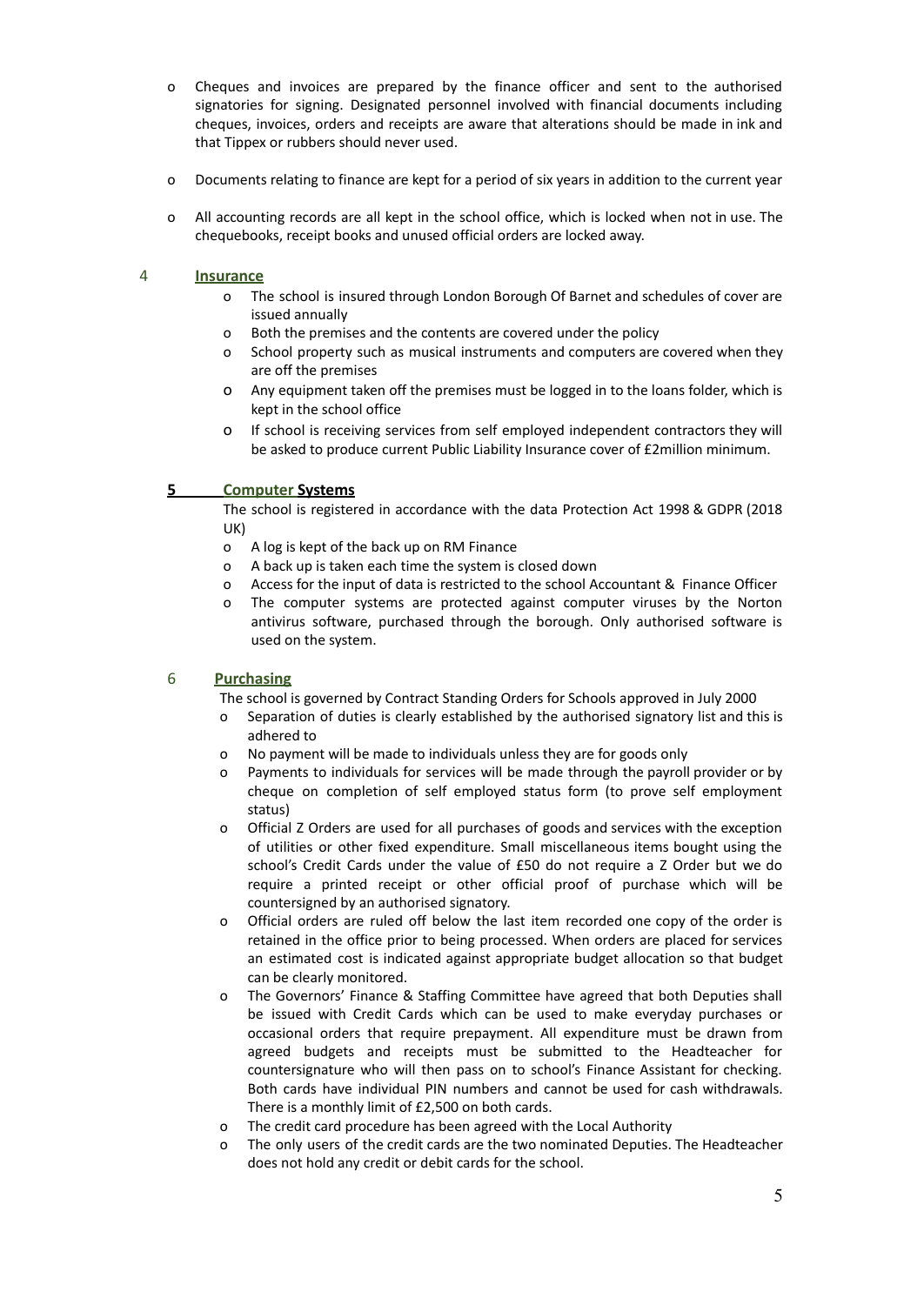o One deputy uses a secure PayPal account to enable the school to make purchases on the website 'eBay'. This is a very cost effective process. All purchases must be logged and printed out so that the school can verify the legitimacy of all such purchases. These purchases are checked by the Headteacher using the same forms as Credit Card purchases. These purchases are limited to a maximum of £250 unless prior consent is gained from the Headteacher.

### **Contracts**

When selecting contractors for works, supplies and services

- o £10,000 £75,000 three competitive quotations need to be obtained and successful quotes approved by Chair of Governors
- o Over £75,000 invitation by tender in line with LA contract standing orders contained in the Financial Guide for Schools document.

#### **6 Payments**

- All staff are aware that when goods are received they should be signed for. When staff sign for goods they know to clearly write down on the delivered note 'unchecked' (U/C)
- o The goods are checked and distributed by the person who placed the order and distributed to the budget holders as soon as possible. The delivery note is checked against the original official order. The designated personnel usually do this.
- o Goods above the value of £250 are listed in the inventory book and the inventory folio number is written on the certification for payment
- o Payment is only made when the original invoice has been received, checked, coded, and certified for payment. Copy invoices can only be paid after rigorous checks have been made
- o The authorised signatories as per the authorised signatory list can only certify invoices
- o When invoices have been paid and authorised they are filed in cheque number order.
- o The person signing the cheque and certifying the invoice should not have signed the original order or checked the goods.

#### 7 Personnel

- o From September 1<sup>st</sup> 2010 the school is contracted to 'Strictly Education' for Payroll and Human Resources Support services
- o SE sends payroll information to the school; this is checked on a monthly basis. Any errors or omissions are reported to the relevant service for correction
- o The Secretary notifies SE of any staff changes
- o The Head or Deputy can approve payment and appointment for supply work
- o The Head or the Deputy will sign time sheets
- o Salary printouts are received and checked monthly by the School's Accountant and Headteacher
- o Queries are raised with the appropriate department

#### **8 Security of stocks and other property**

- o The Headteacher, the Deputy Headteachers, Holiday Club Team Leader and the Caretaker are the only key holders.
- o A school inventory book lists all items over £250. There is a duty to maintain an inventory of all assets with a value in excess of £1000. Any 'disposals' or write offs of equipment worth more than £250 must be agreed and minuted by the Governors' Finance Committee.
- o A loan book is kept for staff to record property take from the premises
- o All write offs and disposals of stock and equipment are authorised by the Finance Committee and approved by the governing body
- o A daily backup disc is made of all work and kept in a fire proof safe overnight. In addition there are two encrypted portable drives for school data and media which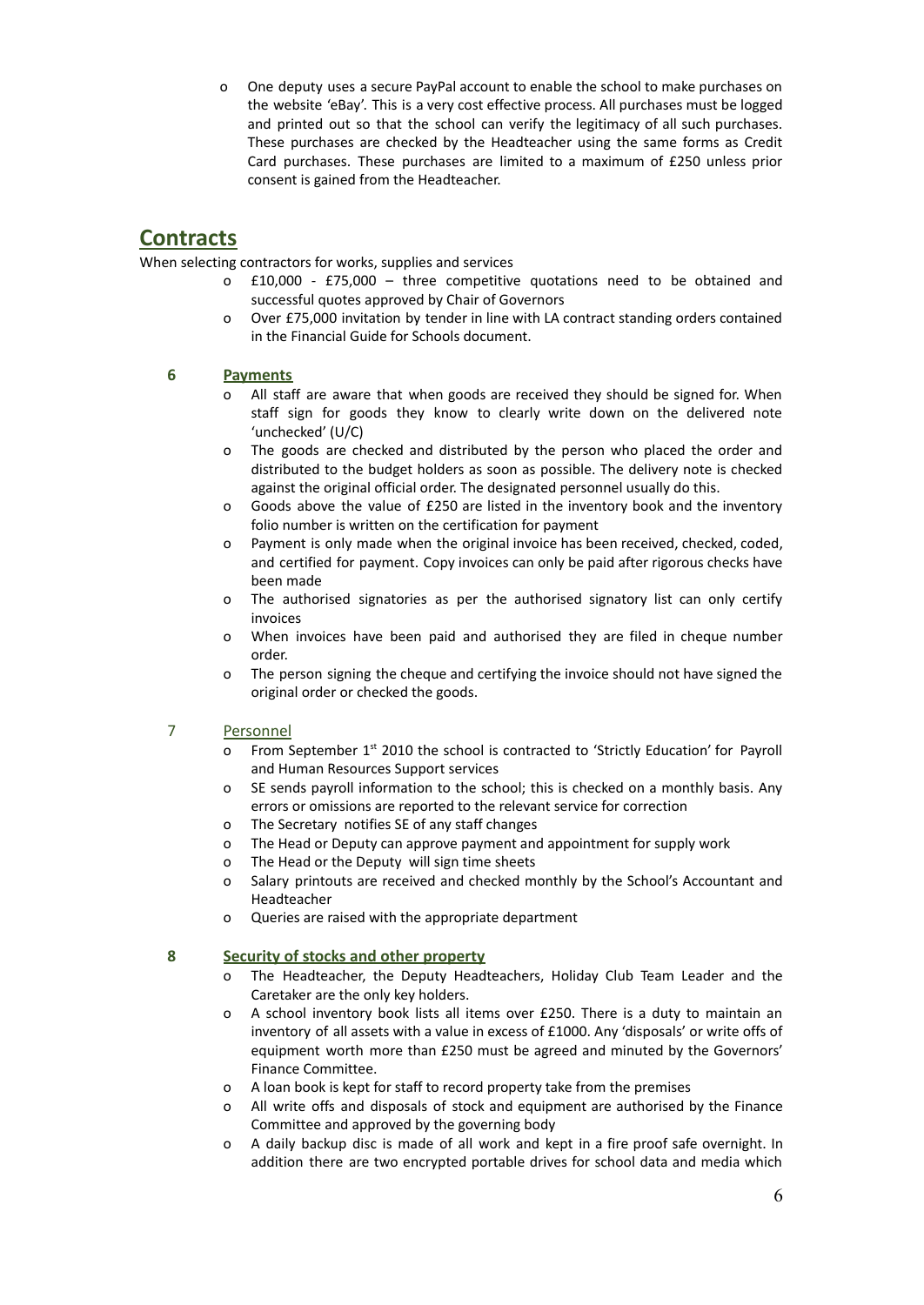are taken off site every night. The password for access to the office computer is changed regularly and known only by senior staff. The cupboards within the school office, which may contain sensitive information, are kept locked and a key held by the secretary and the Headteacher.

#### **9 Income and Petty Cash**

The Governors have a charging policy in place; a copy of this is available on request. The policy covers parental contributions for trips and other school activities. Dinner monies (including staff meals) are given to the school secretary who will use the School Meals Application (v1.60) Software to record payments. These figures will be checked and countersigned by the school's office admin assistant each week.

#### 10 Lettings

- o The school has a lettings Policy
- o School lettings are administered by the designated personnel
- o Official LA invoices, booking, acceptances are being issued at the correct time
- o All income is paid into the School Budget Share Account
- o The school does not engage in one-off lettings. Exceptions to be approved by Chair of Finance Committee.

#### **11 Banking Arrangements**

- o Authorised signatories are
	- The Headteacher, Deputy Headteachers, and Secretary (in emergencies only).
- o Cheques are written for the categories of expenditure detailed on the School Budget Plan
- o Two signatories are required on cheques above the value of £250.
- o The Finance Committee must approve individual purchases above £5000.
- o Cheques are never pre signed
- o When not in use, chequebooks and pre-printed cheques are securely kept in the school safe
- o Bank statements are received monthly and reconciled with accounting records
- o No later than 28<sup>th</sup> February each year the Governing Body must inform the Chief Finance Officer of its preferred option for the forthcoming financial year, arrangements will be put in place that most closely reflect those of the previous year.

#### **12 Hospitality**

The school will maintain a budget for general hospitality (EO8HOSP). This will cover general expenses to pay for tea, coffee etc and pay for staff duty meals during inset. This budget will be subject to the same scrutiny, checks and balances as all other expenditure codes. These funds will NOT be used to buy gifts of any kind for staff.

#### **13 Voluntary Funds**

The school does not currently hold any voluntary funds

#### **14 Whistle blowing**

The school has adopted the LA's Whistleblowing Policy and Code of Practice to be followed by persons working at a school or school governors, who wish to complain about financial management or financial propriety at the school. Complaints can be made to the Headteacher, or Chair of Governors at the school; or, to the Chief Internal Auditor or the Council's Monitoring Officer of the LA, Details of the policy and code of practice of how such complaints will be dealt with are included in the Financial Guide for Schools. The Whistleblowing Policy is included in the Staff Handbook and forms part of the Induction for all staff. A copy of the Policy is kept on the shared area of the school's network.

#### **12 Safeguarding/Child Protection**

Schools are required to release staff to attend child protection case conferences and other related events; the costs of which are to be met from the school's delegated budget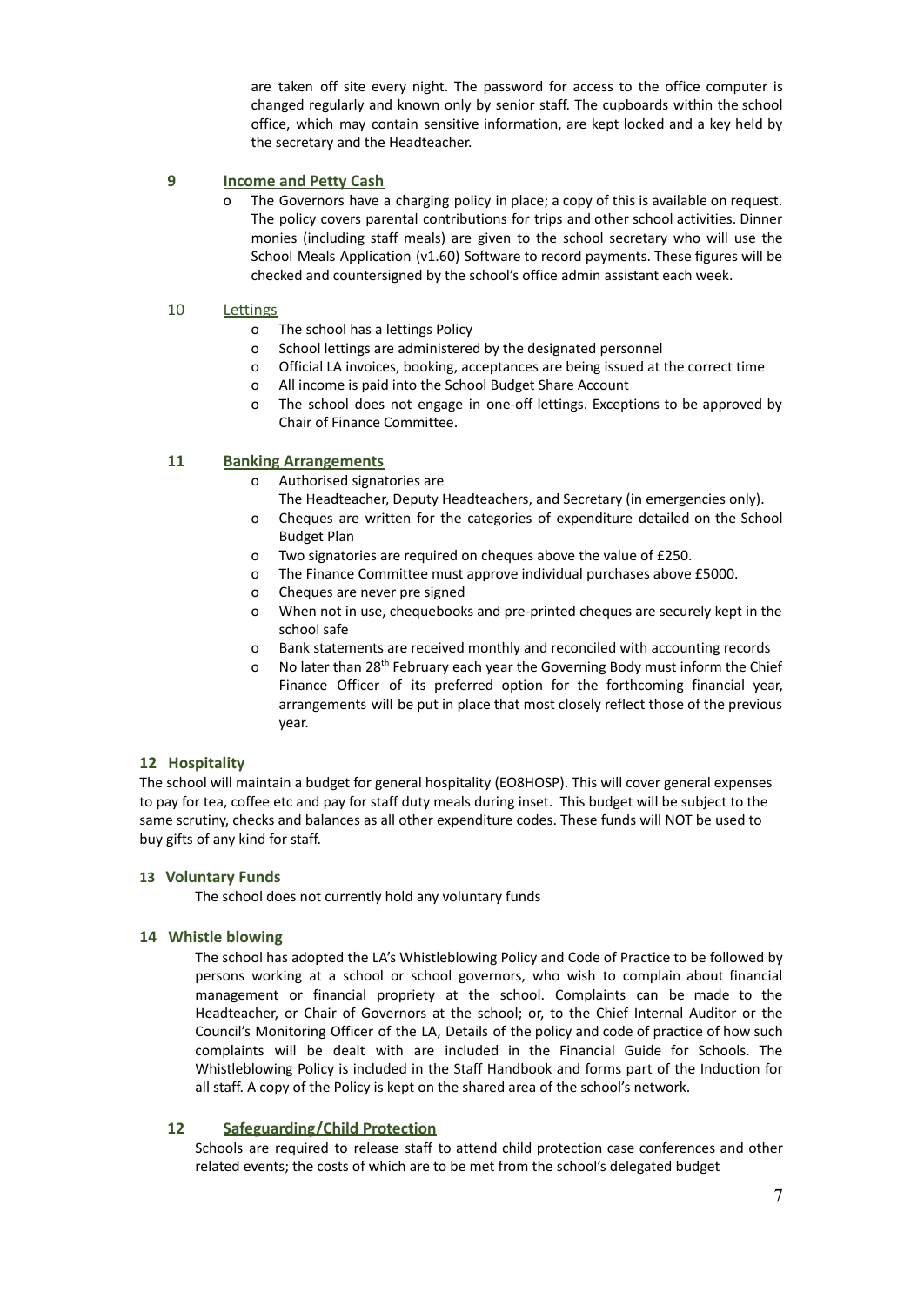#### **13 School Meals**

From January 2003 all monies collected will be banked into the school budget share account and invoices from caterers paid directly. The school uses bespoke software to record all income from school meals.

Learning Support Assistants have a contractual right to a school meal.

#### **14 Responsibility for Repairs and Maintenance**

All funding for repairs and maintenance to schools is delegated. Schools are also provided with devolved capital funds and it is expected that these funds be used to implement capital works, which have been identified as priority works in the school's Asset Management Plan.

| Signature |                          |
|-----------|--------------------------|
|           | Date: November 15th 2021 |
| Signature |                          |
|           | Date: November 15th 2021 |
|           |                          |

Review Date – Sept 2022

## **Financial Management Policy Procedures**

Budget Preparation monitoring and reporting

#### 1. Budget Preparation

The Headteacher together with the Chair of the Finance Committee will put together a provisional budget share and an estimated underspend. When the final budget share is received the Headteacher and the Chair of the Finance Committee will meet to adjust the budget in line with the budget share.

The full governing body will meet to consider and ratify the budget. The Chair of Governors will sign the budget and submit it to the LA on the approved School Budget Plan in accordance with the Scheme. This budget will be put onto the Cash Accounts system.

When the previous financial year's accounts have been closed the governing body will determine how this money is to be spent and complete the form, DP12 which is to be sent to the LA.

Monitoring and control must be continuous throughout the financial year. This is an ongoing function and is extremely important, not only in the current year to gauge actual performance, but also to aid future planning and decision-making. To be able to monitor budget effectively, actual expenditure and known commitments must be reported to give budget holders, the Headteacher and Governors a clear view of the overall financial position of the school. Regular reports will be given to all budget holders to enable them to check and control their budgets.

Any variances identified from the reports can be investigated and prompt action taken. Where appropriate virements need to be implemented the approval of the appropriate person must be obtained.

#### Governing Body or (Finance Committee)

An up to date report will be produced termly for the Governing Body meeting for evaluation. The Governing Body will approve virements and or any spending cuts or increases. The reports will enable to the Governing Body to revisit the Development Plan if any savings are identified.

1.1Headteacher/LeadershipTeam